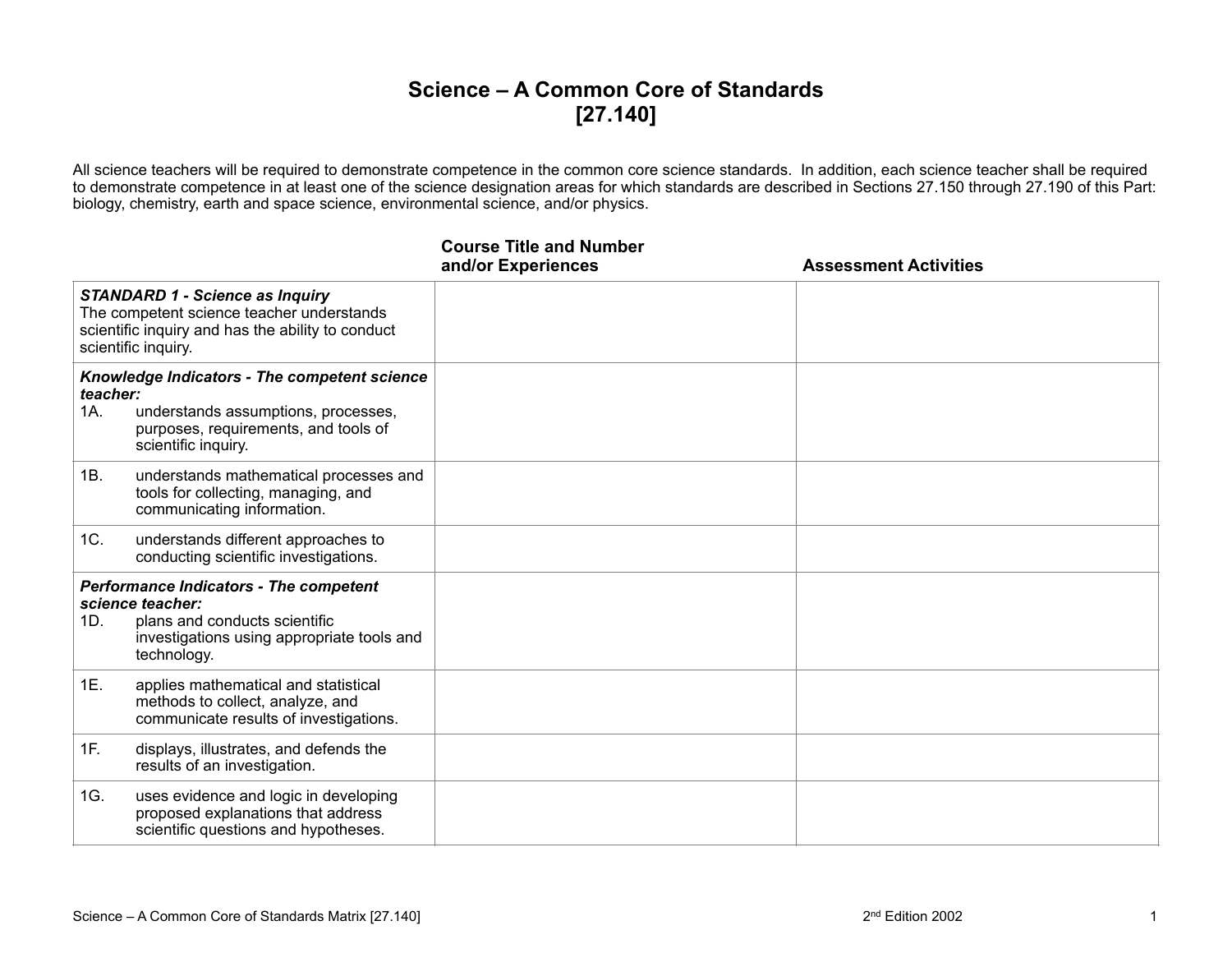|                                                                                                                                                                                                                |                                                                                                                                                                                                                                                      | <b>Course Title and Number</b><br>and/or Experiences | <b>Assessment Activities</b> |
|----------------------------------------------------------------------------------------------------------------------------------------------------------------------------------------------------------------|------------------------------------------------------------------------------------------------------------------------------------------------------------------------------------------------------------------------------------------------------|------------------------------------------------------|------------------------------|
|                                                                                                                                                                                                                | <b>STANDARD 2 - Technological Design</b><br>The competent science teacher understands the<br>concepts, principles and processes of<br>technological design.                                                                                          |                                                      |                              |
| teacher:<br>2A.                                                                                                                                                                                                | Knowledge Indicators - The competent science<br>understands the processes, capabilities,<br>limitations and implications of technology<br>and technological design and redesign.                                                                     |                                                      |                              |
| 2B.                                                                                                                                                                                                            | understands technology and technological<br>design as the use of tools throughout<br>human history.                                                                                                                                                  |                                                      |                              |
| 2C.                                                                                                                                                                                                            | <b>Performance Indicators - The competent</b><br>science teacher:<br>identifies real-world problems or needs to<br>be solved through technological design.                                                                                           |                                                      |                              |
| 2D.                                                                                                                                                                                                            | addresses a problem situation by<br>identifying a design problem, proposing a<br>design solution, implementing the<br>solution, evaluating the solution, revising<br>the design upon evaluation, and<br>communicating the design and the<br>process. |                                                      |                              |
| 2E.                                                                                                                                                                                                            | identifies the inquiry process in the<br>investigation of past, current, and potential<br>technological designs.                                                                                                                                     |                                                      |                              |
| <b>STANDARD 3 - Molecular and Cellular</b><br>Sciences<br>The competent science teacher understands and<br>can apply concepts that explain the cell, molecular<br>basis of heredity, and biological evolution. |                                                                                                                                                                                                                                                      |                                                      |                              |
| teacher:<br>ЗΑ.                                                                                                                                                                                                | Knowledge Indicators - The competent science<br>understands viral, subcellular and cellular<br>structure and function.                                                                                                                               |                                                      |                              |
| 3B.                                                                                                                                                                                                            | understands the nature and function of the<br>gene, with emphasis on the molecular<br>basis of inheritance and gene expression.                                                                                                                      |                                                      |                              |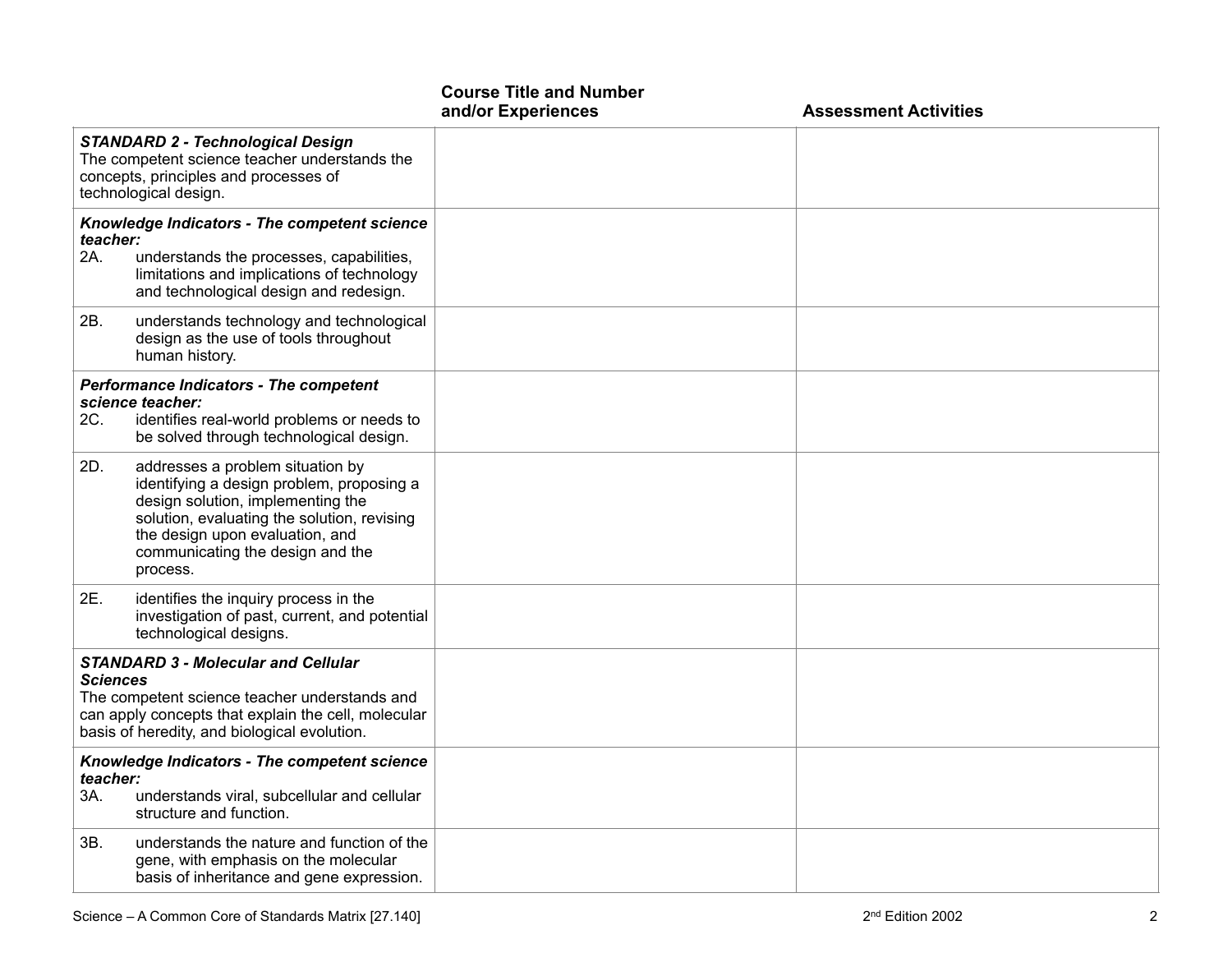|                                                                                                                                                                                                                |                                                                                                                                                                            | <b>Course Title and Number</b><br>and/or Experiences | <b>Assessment Activities</b> |
|----------------------------------------------------------------------------------------------------------------------------------------------------------------------------------------------------------------|----------------------------------------------------------------------------------------------------------------------------------------------------------------------------|------------------------------------------------------|------------------------------|
| 3C.                                                                                                                                                                                                            | understands the processes of change at<br>the microscopic and macroscopic levels.                                                                                          |                                                      |                              |
| 3D.                                                                                                                                                                                                            | <b>Performance Indicators - The competent</b><br>science teacher:<br>describes the processes of the cell cycle<br>and analyzes the transmission of genetic<br>information. |                                                      |                              |
| 3E.                                                                                                                                                                                                            | demonstrates an understanding of<br>organelles, cells, tissues, organs, and<br>organ systems and their function.                                                           |                                                      |                              |
| 3F.                                                                                                                                                                                                            | identifies scientific evidence from various<br>sources to demonstrate knowledge of<br>theories about processes of biological<br>evolution.                                 |                                                      |                              |
| 3G.                                                                                                                                                                                                            | demonstrates the ability to use<br>instruments or to explain functions of the<br>technologies used to study the life<br>sciences at the molecular and cellular<br>level.   |                                                      |                              |
| <b>STANDARD 4 - Organisms and Ecosystems</b><br>The competent science teacher understands and<br>can apply concepts that describe how living things<br>interact with each other and with their<br>environment. |                                                                                                                                                                            |                                                      |                              |
| teacher:<br>4A.                                                                                                                                                                                                | Knowledge Indicators - The competent science<br>understands how living and nonliving<br>factors interact with one another and with<br>their environment.                   |                                                      |                              |
| 4B.                                                                                                                                                                                                            | understands the strategies and<br>adaptations used by organisms to obtain<br>the basic requirements of life.                                                               |                                                      |                              |
| 4C.                                                                                                                                                                                                            | understands that all environments are<br>comprised of interrelated dynamic<br>systems.                                                                                     |                                                      |                              |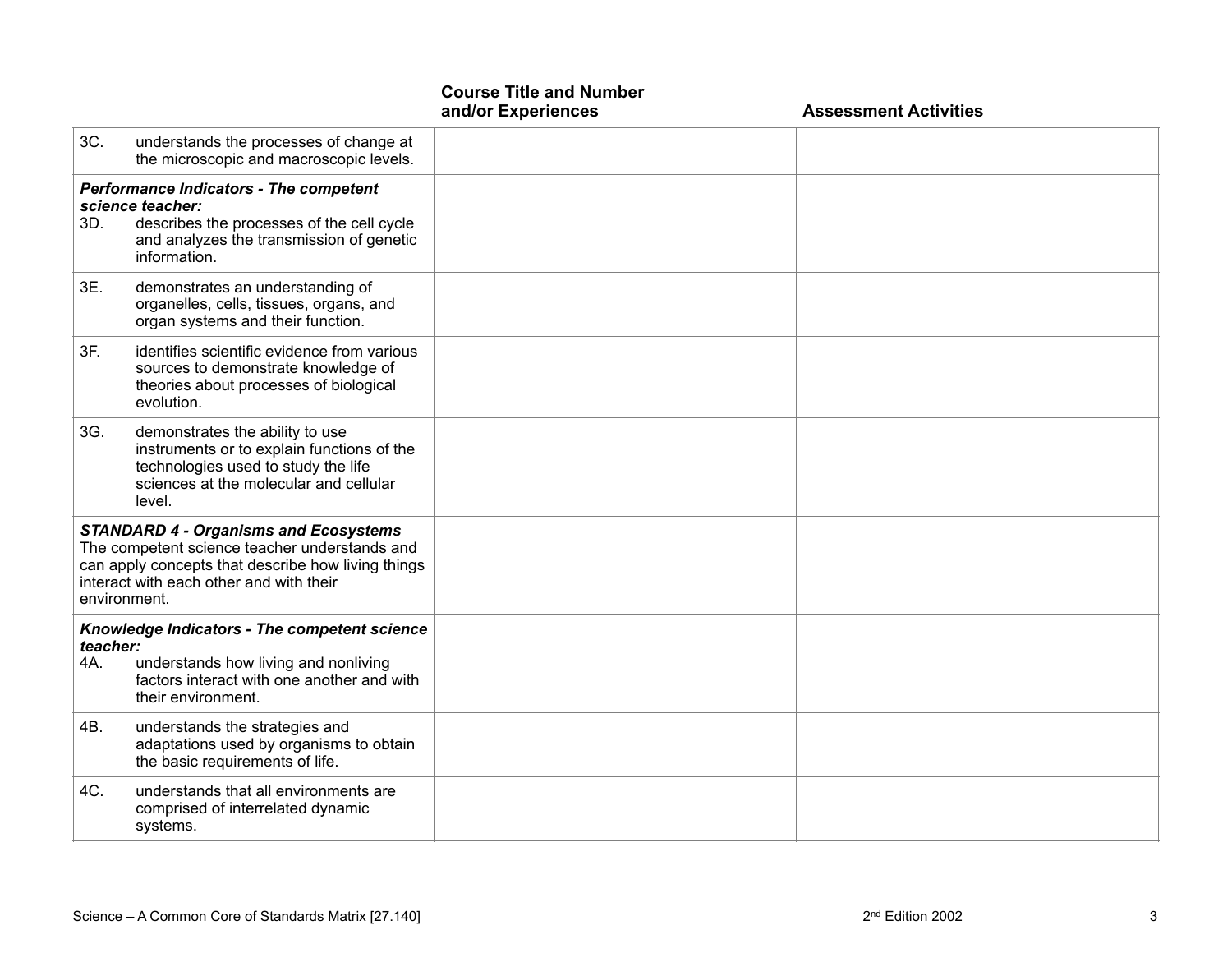|                                                                                                                                                                                                                          |                                                                                                                                                                          | <b>Course Title and Number</b><br>and/or Experiences | <b>Assessment Activities</b> |
|--------------------------------------------------------------------------------------------------------------------------------------------------------------------------------------------------------------------------|--------------------------------------------------------------------------------------------------------------------------------------------------------------------------|------------------------------------------------------|------------------------------|
| 4D.                                                                                                                                                                                                                      | understands the concepts of populations,<br>communities, ecosystems, ecoregions,<br>and the role of biodiversity in living<br>systems.                                   |                                                      |                              |
| 4E.                                                                                                                                                                                                                      | understands that humans are living<br>organisms who uniquely interact with the<br>environment.                                                                           |                                                      |                              |
| 4F.                                                                                                                                                                                                                      | <b>Performance Indicators - The competent</b><br>science teacher:<br>develops a model or explanation that<br>shows the relationships within the<br>environment.          |                                                      |                              |
| 4G.                                                                                                                                                                                                                      | demonstrates an understanding of how<br>communities, ecosystems, and<br>ecoregions change.                                                                               |                                                      |                              |
| 4H.                                                                                                                                                                                                                      | demonstrates an understanding of the<br>human as a living organism comparable to<br>other life forms and functions.                                                      |                                                      |                              |
| 4I.                                                                                                                                                                                                                      | describes physical, ecological, and<br>behavioral factors that influence<br>homeostasis within an organism and<br>interrelationships among organisms.                    |                                                      |                              |
| 4J.                                                                                                                                                                                                                      | demonstrates the ability to use<br>instruments or to explain functions of the<br>technologies used to study the life<br>sciences at the organism and ecosystem<br>level. |                                                      |                              |
| <b>STANDARD 5 - Matter and Energy</b><br>The competent science teacher understands the<br>nature and properties of energy in its various<br>forms, and the processes by which energy is<br>exchanged and/or transformed. |                                                                                                                                                                          |                                                      |                              |
| Knowledge Indicators - The competent science<br>teacher:<br>5A.<br>understands the atomic and nuclear<br>structure of matter and the relationship to<br>chemical and physical properties.                                |                                                                                                                                                                          |                                                      |                              |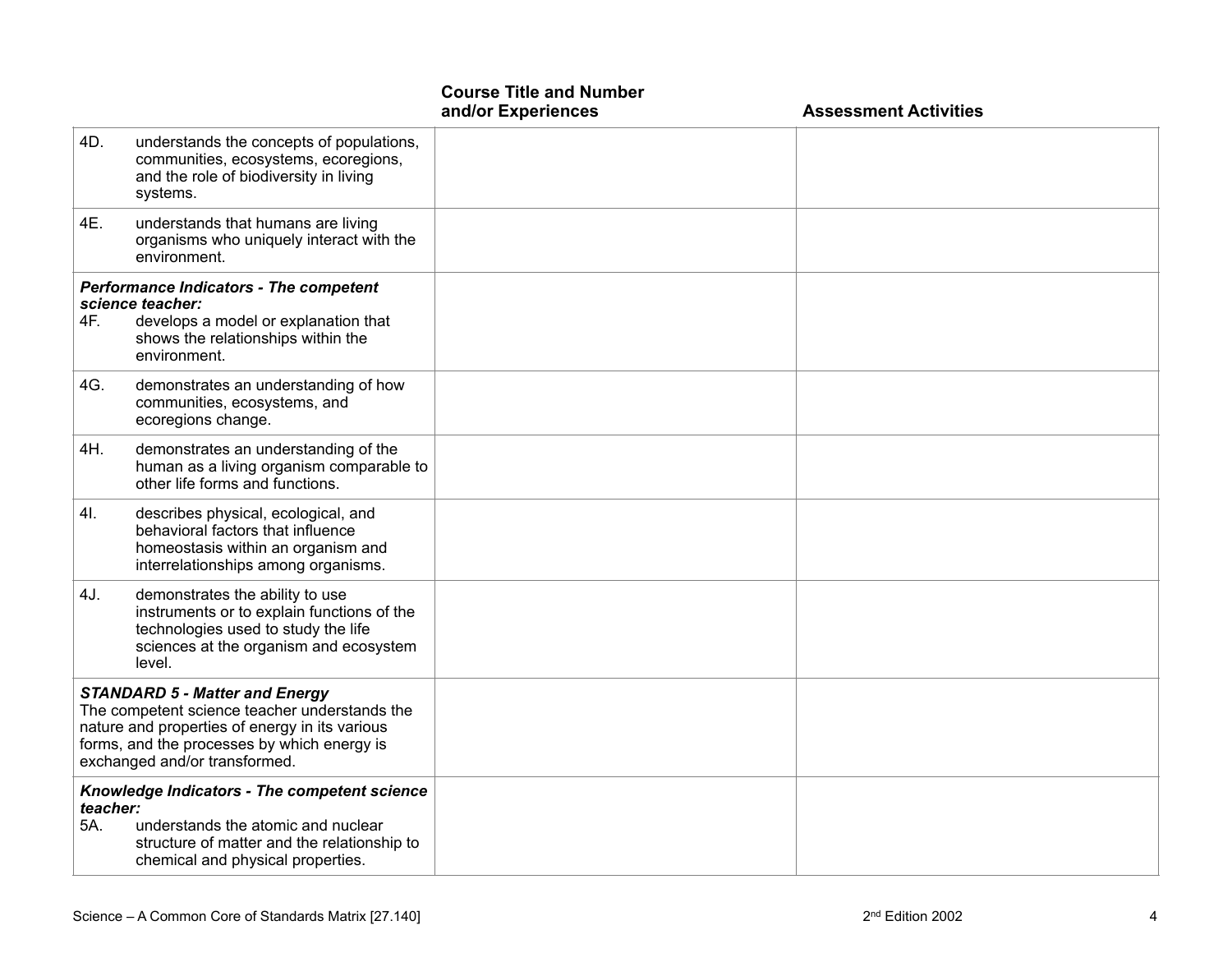|                 |                                                                                                                                                                                                                                       | <b>Course Title and Number</b><br>and/or Experiences | <b>Assessment Activities</b> |
|-----------------|---------------------------------------------------------------------------------------------------------------------------------------------------------------------------------------------------------------------------------------|------------------------------------------------------|------------------------------|
| 5B.             | understands the principle of conservation<br>as it applies to mass, charge, momentum,<br>and energy.                                                                                                                                  |                                                      |                              |
| 5C.             | understands the cause and effect of<br>chemical reactions in natural and<br>manufactured systems.                                                                                                                                     |                                                      |                              |
| 5D.             | understands the characteristics and<br>relationships among thermal, acoustical,<br>radiant, electrical, chemical, mechanical,<br>and nuclear energies.                                                                                |                                                      |                              |
| 5E.             | <b>Performance Indicators - The competent</b><br>science teacher:<br>analyzes the properties of materials in<br>relation to their chemical or physical<br>structures and evaluate uses of the<br>materials based on their properties. |                                                      |                              |
| 5F.             | explains conservation of mass and energy<br>and explains interactions of energy with<br>matter, including changes in state.                                                                                                           |                                                      |                              |
| 5G.             | uses kinetic theory and the laws of<br>thermodynamics to explain energy<br>transformations.                                                                                                                                           |                                                      |                              |
| 5H.             | analyzes atomic and nuclear reactions in<br>natural and manmade energy systems.                                                                                                                                                       |                                                      |                              |
| 5I.             | demonstrates the ability to use<br>instruments or to explain functions of the<br>technologies used to study matter and<br>energy.                                                                                                     |                                                      |                              |
|                 | <b>STANDARD 6 - Force and Motion</b><br>The competent science teacher understands and<br>applies the concepts that describe force and<br>motion and the principles that explain them.                                                 |                                                      |                              |
| teacher:<br>6A. | Knowledge Indicators - The competent science<br>understands the concepts and<br>interrelationships of position, time,<br>velocity, and acceleration.                                                                                  |                                                      |                              |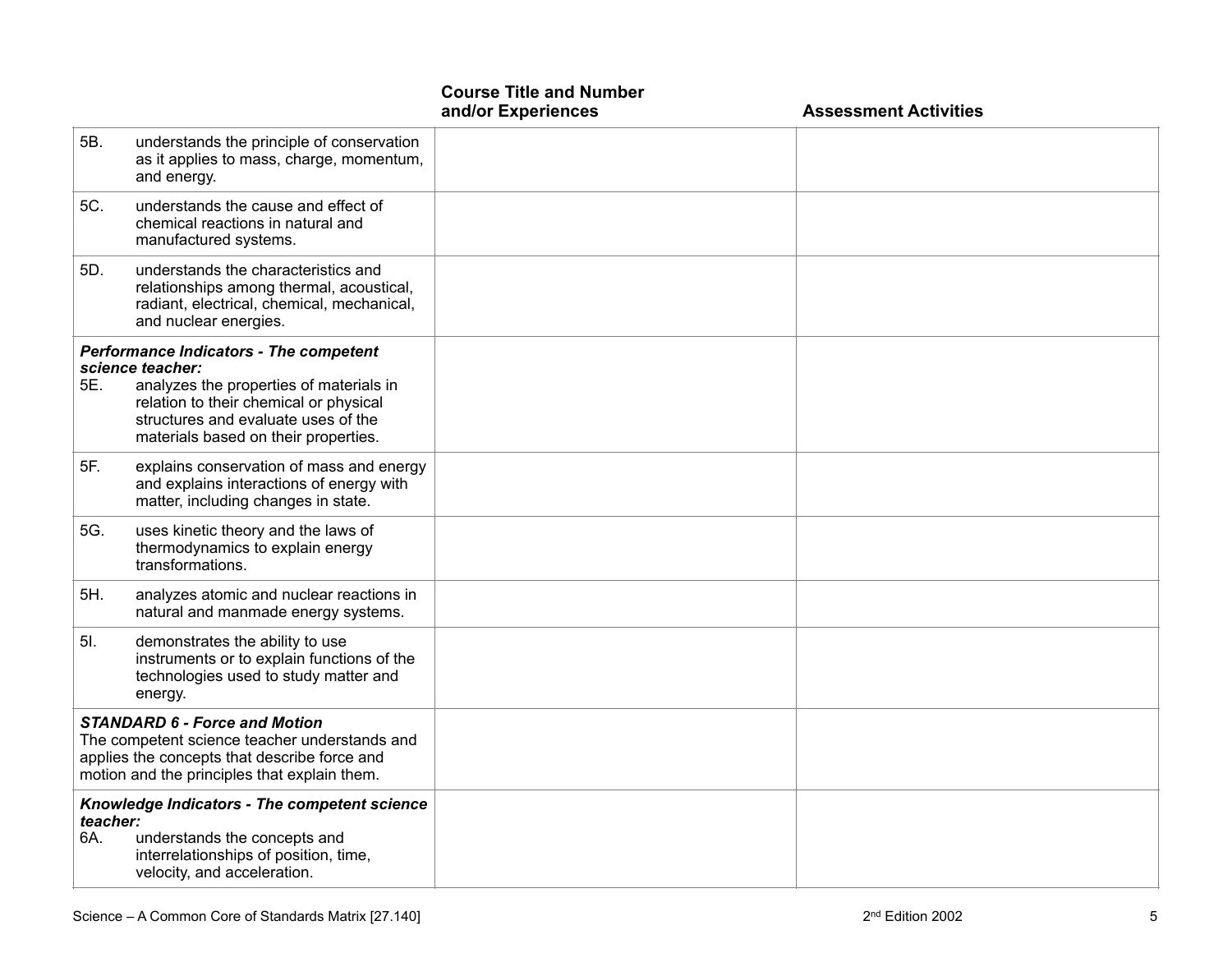|            |                                                                                                                                                                                                                                                                                          | <b>Course Title and Number</b><br>and/or Experiences | <b>Assessment Activities</b> |
|------------|------------------------------------------------------------------------------------------------------------------------------------------------------------------------------------------------------------------------------------------------------------------------------------------|------------------------------------------------------|------------------------------|
| 6B.        | understands the concepts and<br>interrelationships of force (including<br>gravity and friction), inertia, work, power,<br>energy, and momentum.                                                                                                                                          |                                                      |                              |
| 6C.        | understands the nature and properties of<br>electricity and magnetism.                                                                                                                                                                                                                   |                                                      |                              |
| 6D.        | understands the nature and properties of<br>mechanical and electromagnetic waves.                                                                                                                                                                                                        |                                                      |                              |
| 6E.        | <b>Performance Indicators - The competent</b><br>science teacher:<br>describes and predicts motions of bodies<br>in inertial and accelerated frames of<br>reference and in one and two dimensions<br>in a physical system with association to<br>the basic theories of force and motion. |                                                      |                              |
| 6F.        | analyzes and predicts motions and<br>interactions involving forces within the<br>context of conservation of energy and/or<br>momentum.                                                                                                                                                   |                                                      |                              |
| 6G.        | describes the effects of gravitational,<br>electromagnetic, and nuclear forces in<br>real life situations.                                                                                                                                                                               |                                                      |                              |
| 6H.        | analyzes and predicts the behavior of<br>mechanical and electromagnetic waves<br>under varying physical conditions.                                                                                                                                                                      |                                                      |                              |
| 6I.        | demonstrates abilities to use instruments<br>or to explain functions of the technologies<br>used to study force and motion.                                                                                                                                                              |                                                      |                              |
| processes. | <b>STANDARD 7 - The Earth</b><br>The competent science teacher understands the<br>dynamic nature of the Earth and recognizes that<br>its features and structures result from natural                                                                                                     |                                                      |                              |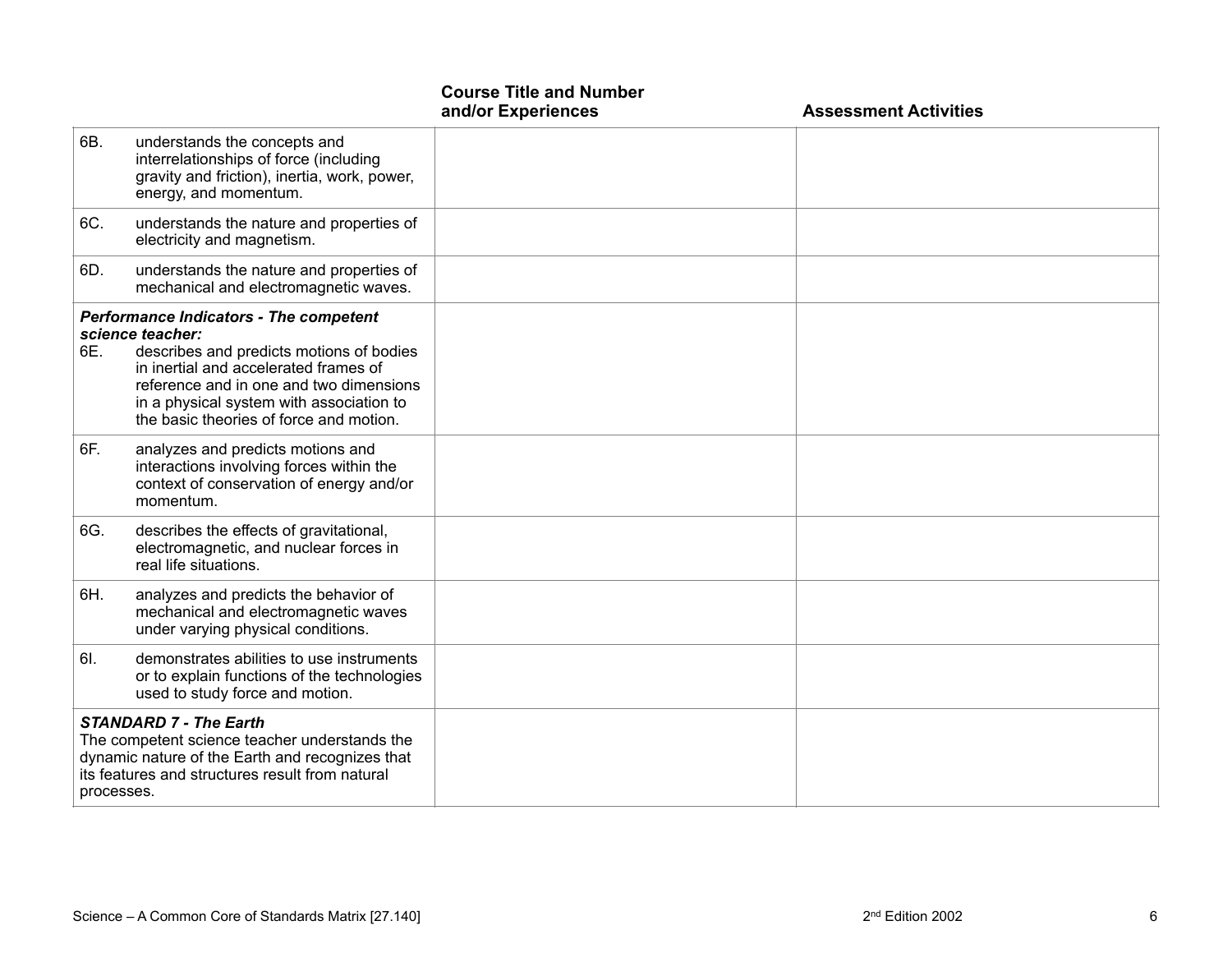|                                                                                                                                                                                                              |                                                                                                                                                                                                                   | and/or Experiences | <b>Assessment Activities</b> |
|--------------------------------------------------------------------------------------------------------------------------------------------------------------------------------------------------------------|-------------------------------------------------------------------------------------------------------------------------------------------------------------------------------------------------------------------|--------------------|------------------------------|
| teacher:<br>7A.                                                                                                                                                                                              | Knowledge Indicators - The competent science<br>understands the structure and<br>composition of the Earth's land, water and<br>atmospheric systems.                                                               |                    |                              |
| 7B.                                                                                                                                                                                                          | understands the transfer of energy within<br>and among Earth's land, water and<br>atmospheric systems.                                                                                                            |                    |                              |
| 7C.                                                                                                                                                                                                          | understands the scope of geologic time<br>and the continuing physical changes of<br>the Earth through time.                                                                                                       |                    |                              |
| 7D.                                                                                                                                                                                                          | understands the interrelationships<br>between living organisms and Earth's<br>resources.                                                                                                                          |                    |                              |
| 7E.                                                                                                                                                                                                          | <b>Performance Indicators - The competent</b><br>science teacher:<br>analyzes and explains largescale dynamic<br>forces, events, and processes that affect<br>the Earth's land, water and atmospheric<br>systems. |                    |                              |
| 7F.                                                                                                                                                                                                          | identifies and explains Earth's processes<br>and cycles and cites examples in real-life<br>situations.                                                                                                            |                    |                              |
| 7G.                                                                                                                                                                                                          | evaluates scientific theories about Earth's<br>origin and history and how those theories<br>explain contemporary living systems.                                                                                  |                    |                              |
| 7H.                                                                                                                                                                                                          | identifies and evaluates the uses of<br>Earth's resources.                                                                                                                                                        |                    |                              |
| 7l.                                                                                                                                                                                                          | demonstrates abilities to use instruments<br>and/or to explain functions of the<br>technologies used to study the earth<br>sciences.                                                                              |                    |                              |
| <b>STANDARD 8 - The Universe</b><br>The competent science teacher understands and<br>applies concepts that explain the composition,<br>structure of, and changes in the universe and<br>Earth's place in it. |                                                                                                                                                                                                                   |                    |                              |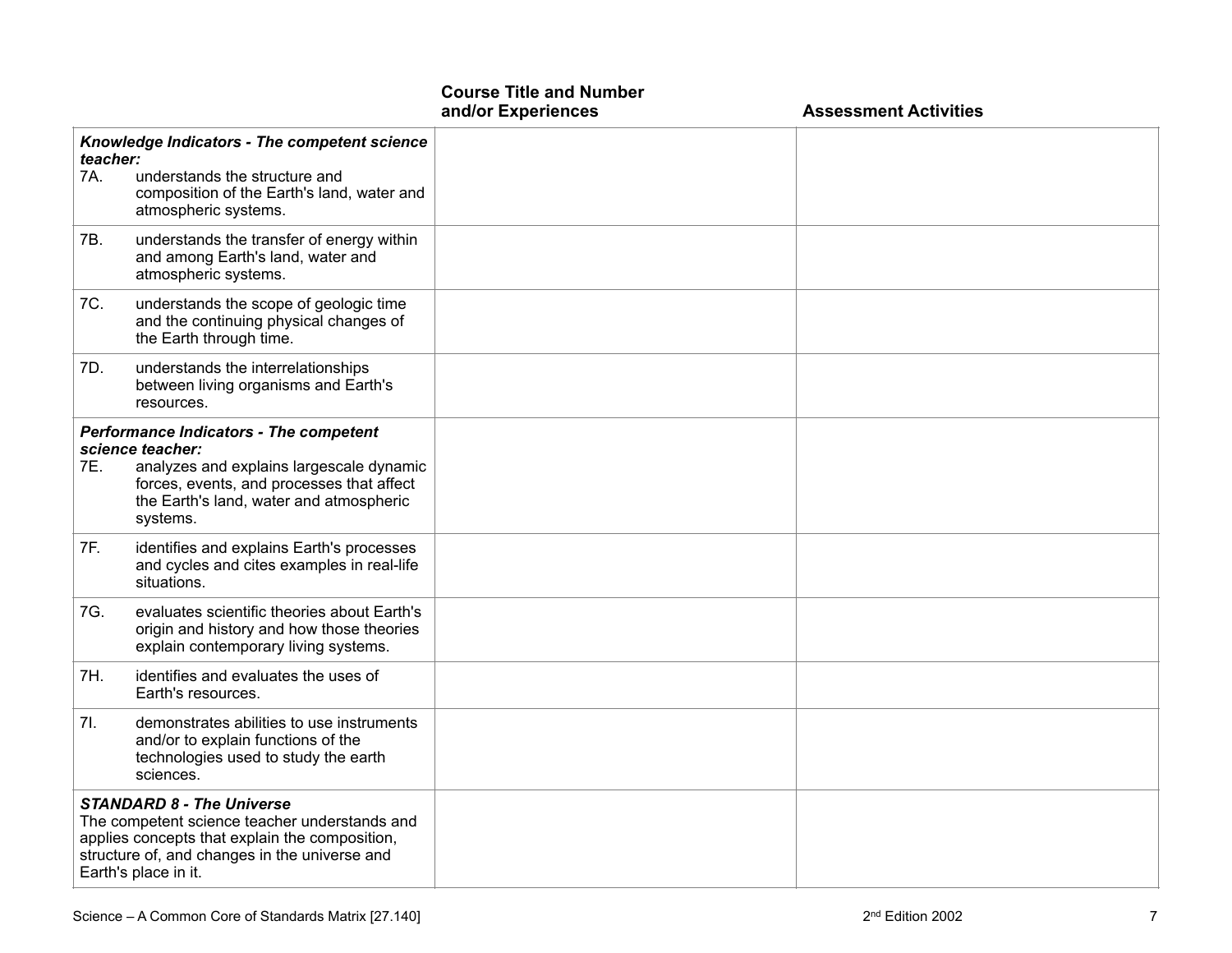|                                                                                                                                                                                                 |                                                                                                                                                                                                                              | and/or Experiences | <b>Assessment Activities</b> |
|-------------------------------------------------------------------------------------------------------------------------------------------------------------------------------------------------|------------------------------------------------------------------------------------------------------------------------------------------------------------------------------------------------------------------------------|--------------------|------------------------------|
| teacher:<br>8A.                                                                                                                                                                                 | Knowledge Indicators - The competent science<br>understands the properties and dynamic<br>nature of the solar system.                                                                                                        |                    |                              |
| 8B.                                                                                                                                                                                             | understands the properties and dynamics<br>of objects external to the solar system.                                                                                                                                          |                    |                              |
| 8C.                                                                                                                                                                                             | understands the scientific theories dealing<br>with the origin of the universe.                                                                                                                                              |                    |                              |
| 8D.                                                                                                                                                                                             | <b>Performance Indicators - The competent</b><br>science teacher:<br>observes, describes, and explains the<br>relative and apparent motions of objects in<br>the sky.                                                        |                    |                              |
| 8E.                                                                                                                                                                                             | compares and analyzes evidence relating<br>to the origin and physical evolution of the<br>universe.                                                                                                                          |                    |                              |
| 8F.                                                                                                                                                                                             | compares the processes involved in the<br>life cycle of objects within the galaxies,<br>including their physical and chemical<br>characteristics.                                                                            |                    |                              |
| 8G.                                                                                                                                                                                             | demonstrates the ability to use<br>instruments or to explain functions of the<br>technologies and tools used in the study<br>of the space sciences.                                                                          |                    |                              |
| <b>STANDARD 9 - Practices of Science</b><br>The competent science teacher understands and<br>applies accepted practices and implications of<br>science in contemporary and historical contexts. |                                                                                                                                                                                                                              |                    |                              |
| teacher:<br>9A.                                                                                                                                                                                 | Knowledge Indicators - The competent science<br>understands that the nature of science is<br>a human endeavor characterized as<br>tentative, public, replicable, probabilistic,<br>historic, unique, holistic and empirical. |                    |                              |

**Course Title and Number**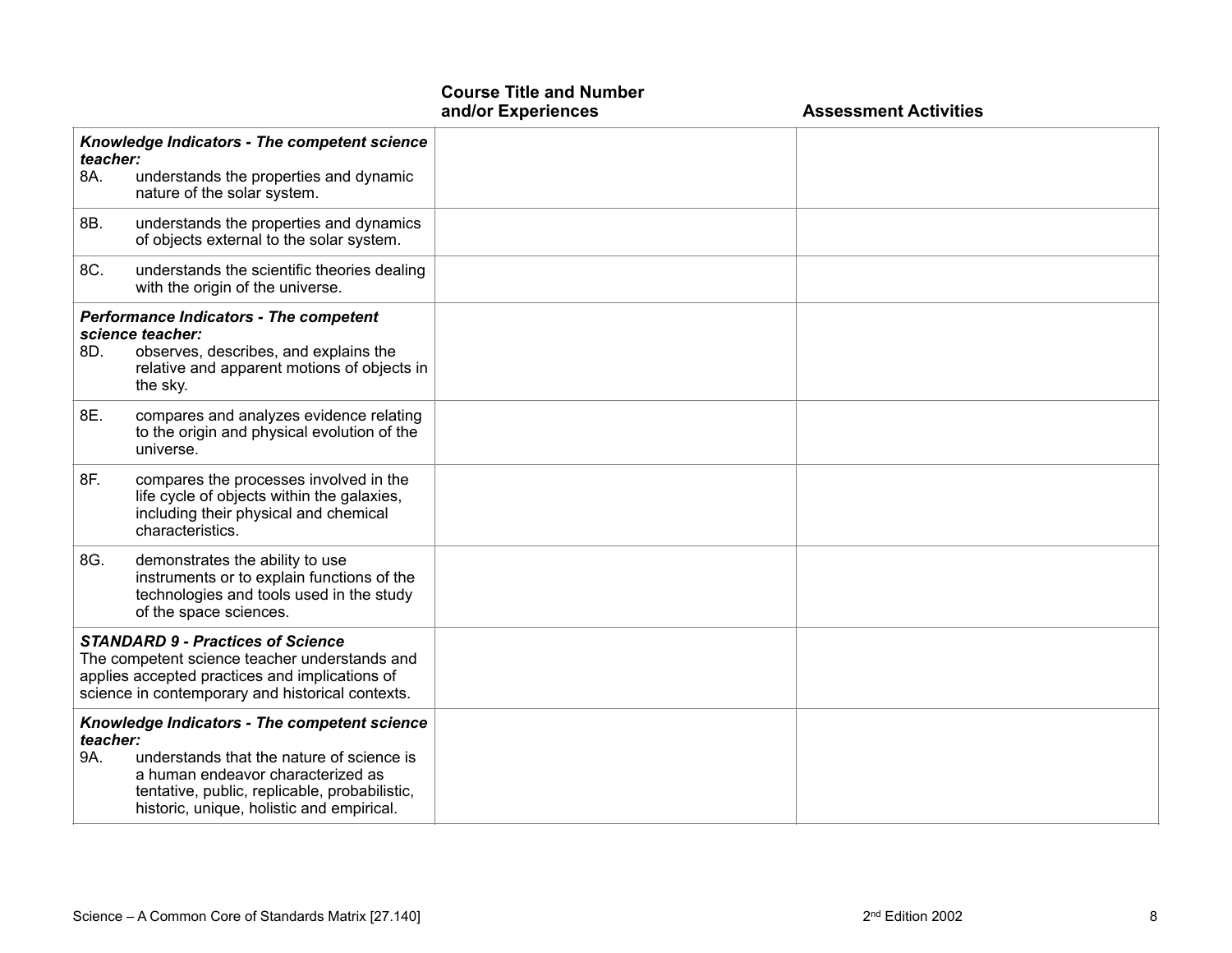|                                                                                                                                                                                                                                                                                           |                                                                                                                                                                                                             | <b>Course Title and Number</b><br>and/or Experiences | <b>Assessment Activities</b> |
|-------------------------------------------------------------------------------------------------------------------------------------------------------------------------------------------------------------------------------------------------------------------------------------------|-------------------------------------------------------------------------------------------------------------------------------------------------------------------------------------------------------------|------------------------------------------------------|------------------------------|
| 9B.                                                                                                                                                                                                                                                                                       | understands the definitions of hypotheses,<br>predictions, laws, theories, and principles<br>and the historic and contemporary<br>development and testing of them.                                          |                                                      |                              |
| 9C.                                                                                                                                                                                                                                                                                       | understands research and reports<br>examples of hypotheses, predictions,<br>laws, theories, and principles, and valid<br>and biased thinking.                                                               |                                                      |                              |
| 9D.                                                                                                                                                                                                                                                                                       | understands the basis for safety practices<br>and regulations in the study of science.                                                                                                                      |                                                      |                              |
| 9E.                                                                                                                                                                                                                                                                                       | <b>Performance Indicators - The competent</b><br>science teacher:<br>researches and reports examples of<br>creative and critical thinking skills in<br>scientific research and technological<br>innovation. |                                                      |                              |
| 9F.                                                                                                                                                                                                                                                                                       | researches and reports examples of<br>predictions, hypotheses, and theories in<br>both valid and biased scientific thinking.                                                                                |                                                      |                              |
| 9G.                                                                                                                                                                                                                                                                                       | researches and reports examples of the<br>development of science through time and<br>the impact of societal values on the nature<br>of science.                                                             |                                                      |                              |
| 9H.                                                                                                                                                                                                                                                                                       | documents and practices safety rules and<br>shows evidence of their necessity in the<br>investigation of science.                                                                                           |                                                      |                              |
| 9I.                                                                                                                                                                                                                                                                                       | demonstrates the ability to use<br>instruments and is able to explain<br>functions of appropriate safety equipment<br>used to assure and implement safe<br>practices.                                       |                                                      |                              |
| <b>STANDARD 10 - Science, Technology and</b><br><b>Society</b><br>The competent science teacher understands the<br>interaction among science, technology and<br>society, including historical and contemporary<br>development of major scientific ideas and<br>technological innovations. |                                                                                                                                                                                                             |                                                      |                              |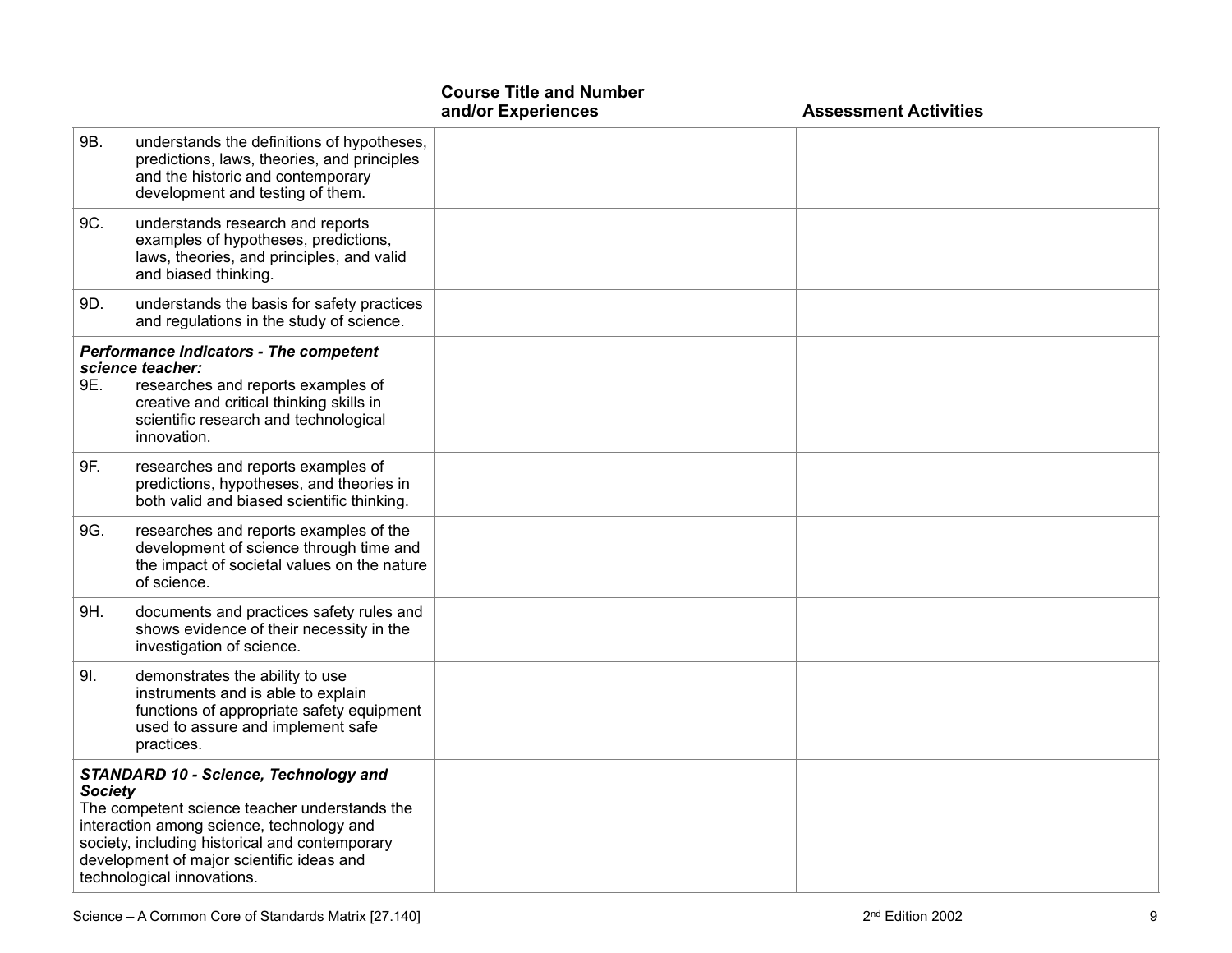|                                                                                                                                                                                                                                                                                                                                                                                                                       |                                                                                                                                                                                                                                                 | <b>Course Title and Number</b><br>and/or Experiences | <b>Assessment Activities</b> |
|-----------------------------------------------------------------------------------------------------------------------------------------------------------------------------------------------------------------------------------------------------------------------------------------------------------------------------------------------------------------------------------------------------------------------|-------------------------------------------------------------------------------------------------------------------------------------------------------------------------------------------------------------------------------------------------|------------------------------------------------------|------------------------------|
| teacher:<br>10A.                                                                                                                                                                                                                                                                                                                                                                                                      | Knowledge Indicators - The competent science<br>understands the ways that science and<br>technology affect people's everyday lives,<br>societal values, and systems; the<br>environment; new knowledge; and<br>technologies throughout history. |                                                      |                              |
| 10B.                                                                                                                                                                                                                                                                                                                                                                                                                  | understands the processes and effects of<br>scientific and technological breakthroughs<br>and their effect on other fields of study,<br>careers and job markets.                                                                                |                                                      |                              |
| 10C.                                                                                                                                                                                                                                                                                                                                                                                                                  | <b>Performance Indicators - The competent</b><br>science teacher:<br>evaluates the efficacy of criteria for<br>determining the effects of policies on<br>local, State, national, and global<br>environmental and technological issues.          |                                                      |                              |
| 10D.                                                                                                                                                                                                                                                                                                                                                                                                                  | investigates and evaluates the credibility<br>of scientific claims made in the media,<br>during public debates, or in advertising or<br>marketing campaigns.                                                                                    |                                                      |                              |
| 10E.                                                                                                                                                                                                                                                                                                                                                                                                                  | investigates issues by defining and clearly<br>articulating the scientific, technological,<br>and societal connections to be<br>investigated, as well as evaluating the<br>consequences, implications, and potential<br>options for resolution. |                                                      |                              |
| <b>STANDARD 11 - Unifying Concepts</b><br>The competent science teacher understands the<br>major unifying concepts of all sciences (systems,<br>order, and organization; evidence, models, and<br>explanation; constancy, change, and measure-<br>ment; evolution and equilibrium; form and<br>function), and how these concepts relate to other<br>disciplines, particularly mathematics and the social<br>sciences. |                                                                                                                                                                                                                                                 |                                                      |                              |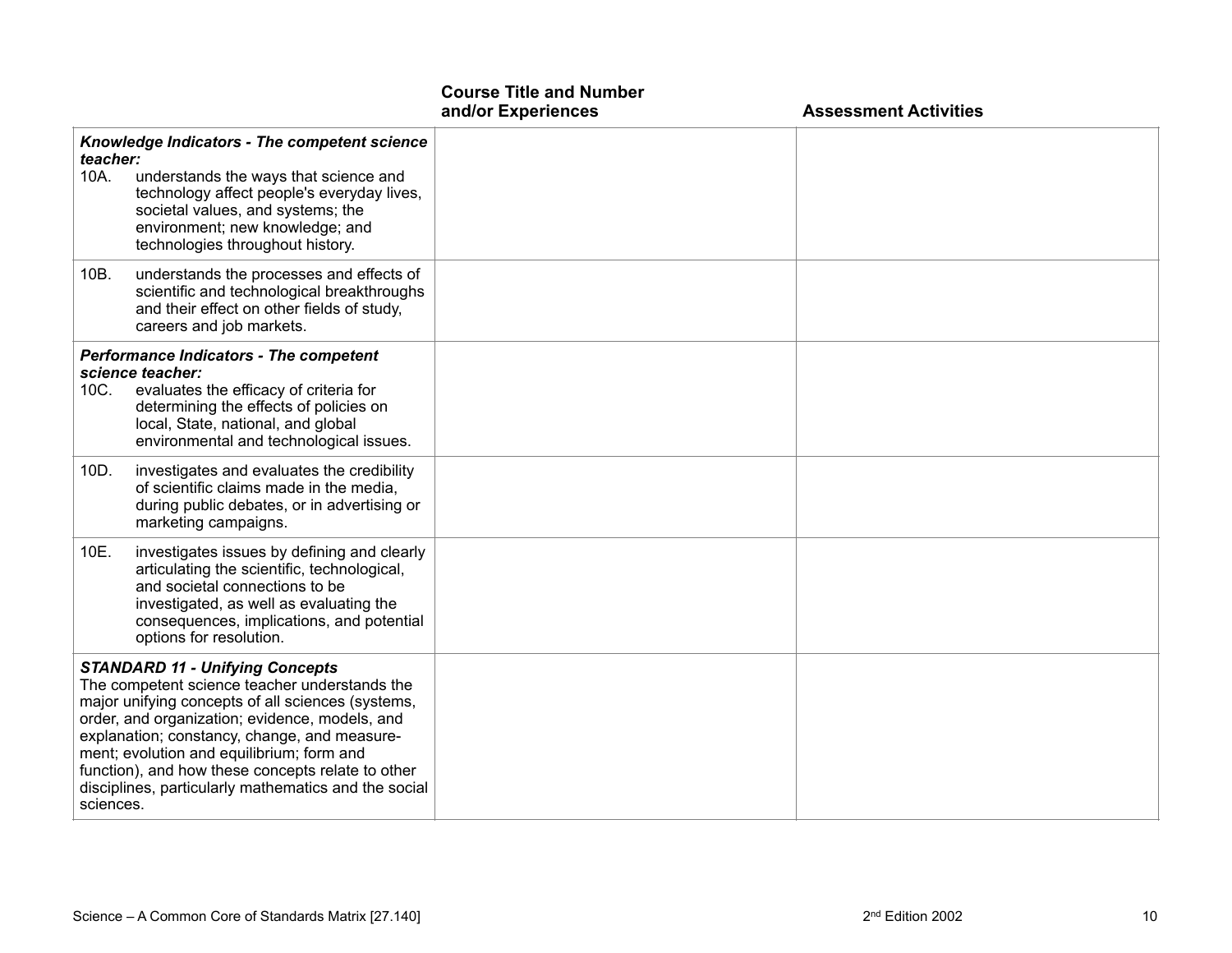|                                                                                                                                                                                                                                                                                                                             |                                                                                                                                                                                                                      | and/or Experiences | <b>Assessment Activities</b> |
|-----------------------------------------------------------------------------------------------------------------------------------------------------------------------------------------------------------------------------------------------------------------------------------------------------------------------------|----------------------------------------------------------------------------------------------------------------------------------------------------------------------------------------------------------------------|--------------------|------------------------------|
| teacher:<br>11A.                                                                                                                                                                                                                                                                                                            | Knowledge Indicators - The competent science<br>understands connections within and<br>among the traditional scientific disciplines.                                                                                  |                    |                              |
| 11B.                                                                                                                                                                                                                                                                                                                        | understands fundamental comparability of<br>the processes shared within and among<br>the traditional scientific disciplines.                                                                                         |                    |                              |
| 11C.                                                                                                                                                                                                                                                                                                                        | understands fundamental mathematical<br>language, knowledge and skills.                                                                                                                                              |                    |                              |
| 11D.                                                                                                                                                                                                                                                                                                                        | understands fundamental relationships<br>among the sciences and the social<br>sciences.                                                                                                                              |                    |                              |
| 11E.                                                                                                                                                                                                                                                                                                                        | <b>Performance Indicators - The competent</b><br>science teacher:<br>identifies and describes the application of<br>the unifying concepts in real-life situations.                                                   |                    |                              |
| 11F.                                                                                                                                                                                                                                                                                                                        | utilizes the unifying concepts from<br>science, as well as concepts from<br>mathematics, the social sciences, and<br>other disciplines in his or her teaching.                                                       |                    |                              |
| 11G.                                                                                                                                                                                                                                                                                                                        | expresses phenomenological<br>relationships in the language of<br>mathematics, solving simple algebraic<br>equations, using scientific notation,<br>constructing and interpreting graphs and<br>using probabilities. |                    |                              |
| <b>STANDARD 12 - Curriculum in Science</b><br>The competent science teacher understands how<br>to develop learning outcomes for science<br>instruction that incorporate State and national<br>frameworks for teaching science and how to select<br>appropriate curriculum materials to meet the<br>standardsbased outcomes. |                                                                                                                                                                                                                      |                    |                              |
| Knowledge Indicators - The competent science<br>teacher:<br>understands the local, State and national<br>12A.<br>goals and standards for science<br>education.                                                                                                                                                              |                                                                                                                                                                                                                      |                    |                              |

**Course Title and Number**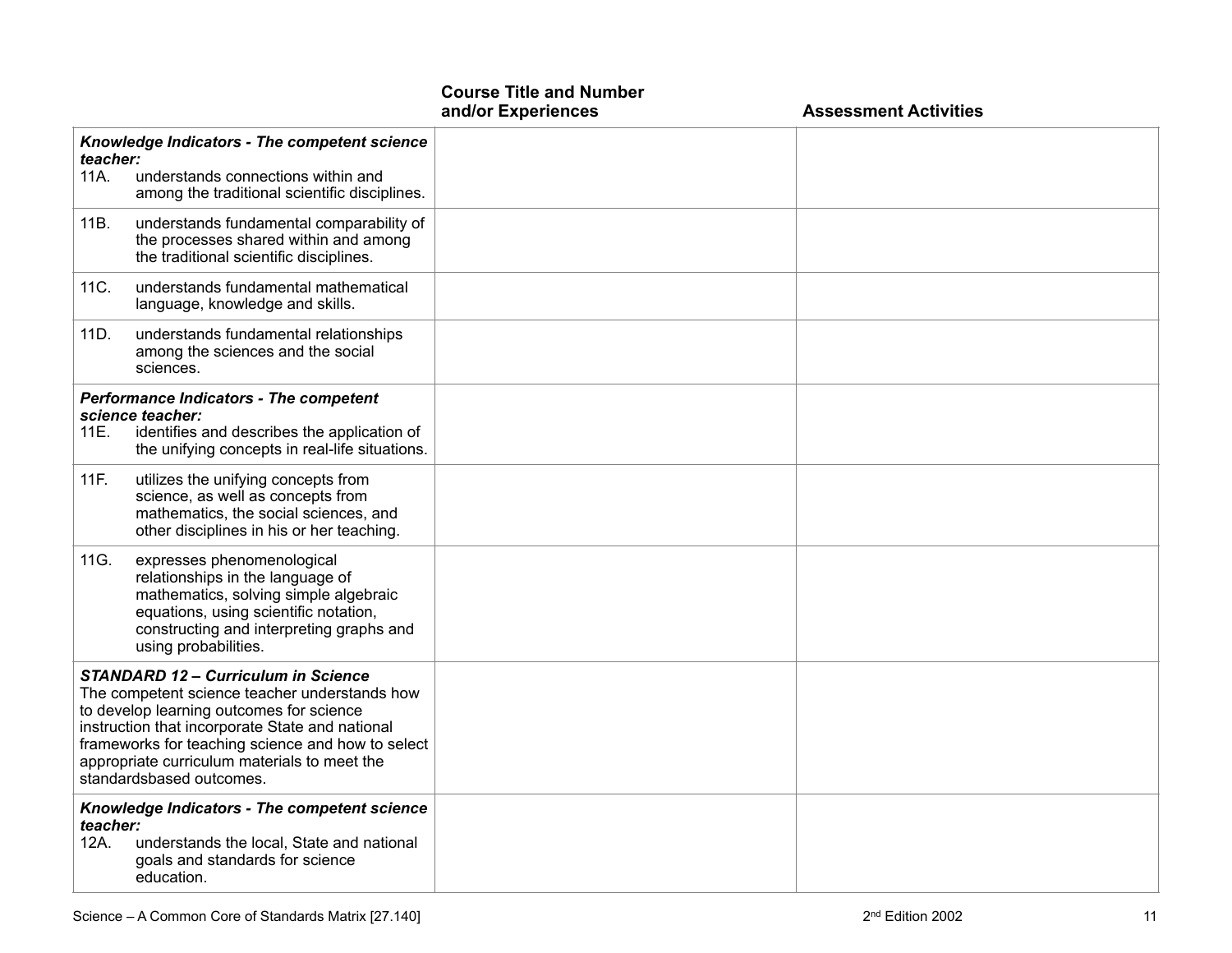|                  |                                                                                                                                                                                                                                                                                                                                             | <b>Course Title and Number</b><br>and/or Experiences | <b>Assessment Activities</b> |
|------------------|---------------------------------------------------------------------------------------------------------------------------------------------------------------------------------------------------------------------------------------------------------------------------------------------------------------------------------------------|------------------------------------------------------|------------------------------|
| 12B.             | understands the relationship of science<br>concepts to the developmental level of<br>students in classrooms.                                                                                                                                                                                                                                |                                                      |                              |
| 12C.             | understands how to articulate science<br>instruction across units and from year to<br>year.                                                                                                                                                                                                                                                 |                                                      |                              |
| 12D.             | <b>Performance Indicators - The competent</b><br>science teacher:<br>identifies how an instructional design<br>relates to local, State, and national goals<br>and standards for science.                                                                                                                                                    |                                                      |                              |
| 12E.             | identifies appropriate curricular materials<br>from a variety of sources and selects<br>those that meet the developmentally<br>appropriate, standardsled instructional<br>outcomes.                                                                                                                                                         |                                                      |                              |
| 12F.             | demonstrates the ability to articulate<br>learning across and among units of<br>instruction, courses in science, and other<br>disciplines.                                                                                                                                                                                                  |                                                      |                              |
| Science          | <b>STANDARD 13 - Planning for Instruction in</b><br>The competent science teacher understands how<br>to plan learning experiences that utilize an<br>appropriate variety of instructional methods and<br>strategies that allow students to develop<br>significant concepts in science and the ability to<br>engage in scientific reasoning. |                                                      |                              |
| teacher:<br>13A. | Knowledge Indicators - The competent science<br>understands how to use materials from<br>the students' environment to help them<br>use inquiry strategies to build concepts.                                                                                                                                                                |                                                      |                              |
| 13B.             | understands the appropriate use of<br>various strategies of direct instruction,<br>concept development, inquiry and<br>problem solving that lead to knowledge<br>and skills for scientific reasoning.                                                                                                                                       |                                                      |                              |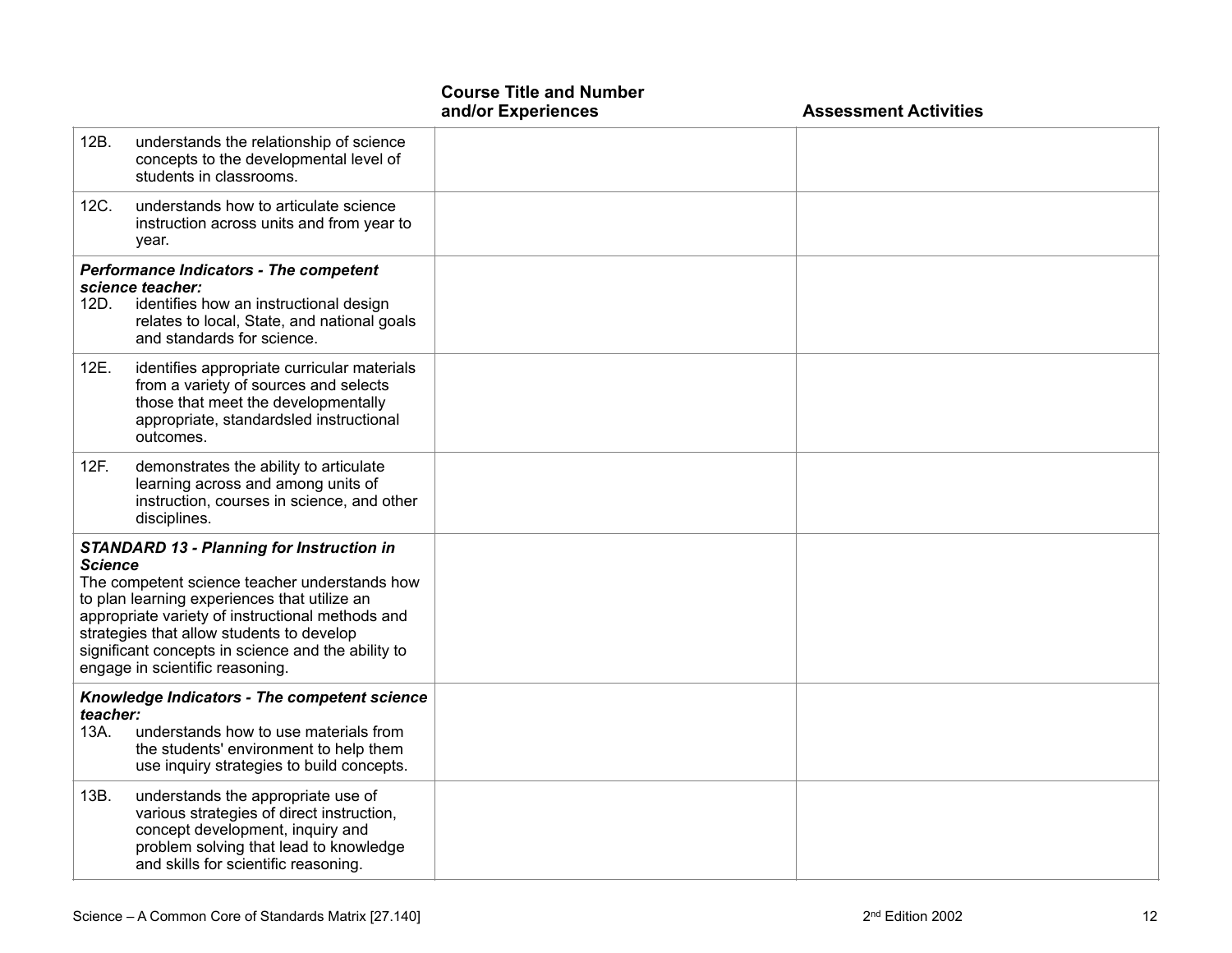|                                                                                                                                                                                                                                         |                                                                                                                                                                                                                                              | <b>Course Title and Number</b><br>and/or Experiences | <b>Assessment Activities</b> |
|-----------------------------------------------------------------------------------------------------------------------------------------------------------------------------------------------------------------------------------------|----------------------------------------------------------------------------------------------------------------------------------------------------------------------------------------------------------------------------------------------|------------------------------------------------------|------------------------------|
| 13C.                                                                                                                                                                                                                                    | understands how concepts are developed<br>in students' minds and how to address<br>misconceptions that students have<br>developed from prior experiences.                                                                                    |                                                      |                              |
| 13D.                                                                                                                                                                                                                                    | <b>Performance Indicators - The competent</b><br>science teacher:<br>plans instruction that allows students to<br>develop understanding of significant<br>concepts and skills in science through<br>handson experiences with real materials. |                                                      |                              |
| 13E.                                                                                                                                                                                                                                    | plans instruction that incorporates a<br>variety of methods and strategies for<br>learning, including demonstrations, the<br>laboratory, and outofclass resources.                                                                           |                                                      |                              |
| 13F.                                                                                                                                                                                                                                    | plans instruction utilizing instructional<br>technology, instructional materials, and<br>scientific equipment.                                                                                                                               |                                                      |                              |
| 13G.                                                                                                                                                                                                                                    | plans instructional activities that create<br>opportunities for students to test, modify,<br>and sometimes abandon previous ideas<br>about science.                                                                                          |                                                      |                              |
| <b>STANDARD 14 - Environment for Learning</b><br>The competent science teacher can design and<br>manage safe and supportive learning<br>environments in which all students can engage in<br>scientific inquiry and concept development. |                                                                                                                                                                                                                                              |                                                      |                              |
| teacher:<br>14A.                                                                                                                                                                                                                        | Knowledge Indicators - The competent science<br>understands liability and negligence,<br>especially as applied to science teaching.                                                                                                          |                                                      |                              |
| 14B.                                                                                                                                                                                                                                    | understands procedures for safe and<br>ethical use and care of animals for<br>science instruction.                                                                                                                                           |                                                      |                              |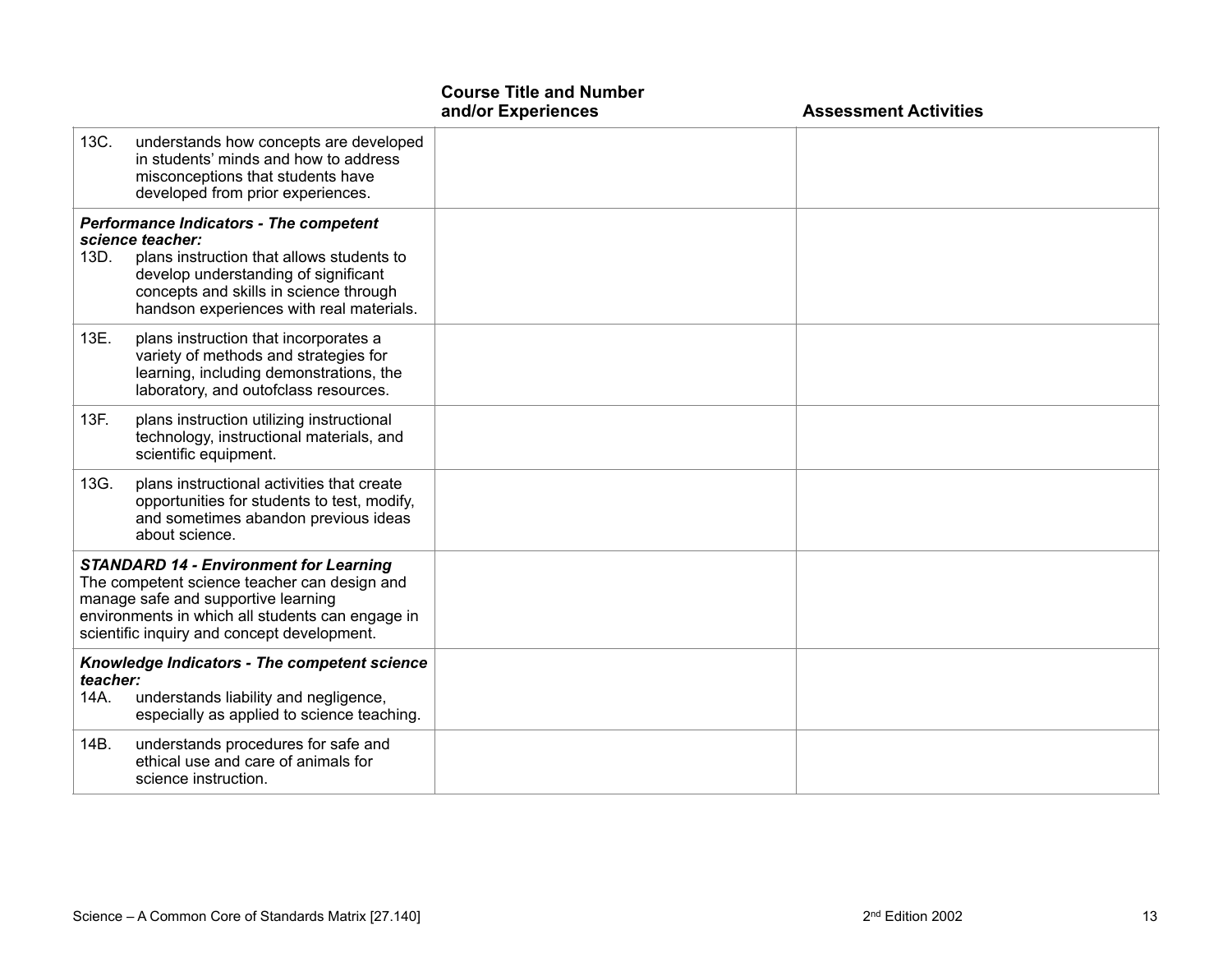|                                                                                                                                                                                                                                                               |                                                                                                                                                                                                                                                                                                           | <b>Course Title and Number</b><br>and/or Experiences | <b>Assessment Activities</b> |
|---------------------------------------------------------------------------------------------------------------------------------------------------------------------------------------------------------------------------------------------------------------|-----------------------------------------------------------------------------------------------------------------------------------------------------------------------------------------------------------------------------------------------------------------------------------------------------------|------------------------------------------------------|------------------------------|
| 14C.                                                                                                                                                                                                                                                          | <b>Performance Indicators - The competent</b><br>science teacher:<br>designs and assesses learning<br>environments to utilize safe practices to<br>prevent potential problems of liability and<br>negligence regarding the inventory,<br>storage, and disposal of chemicals,<br>resources, and equipment. |                                                      |                              |
| 14D.                                                                                                                                                                                                                                                          | develops a set of criteria to measure and<br>assesses the optimum learning<br>environment that promotes scientific<br>inquiry and learning.                                                                                                                                                               |                                                      |                              |
| 14E.                                                                                                                                                                                                                                                          | develops procedures to adapt learning<br>environments to meet students' special<br>needs.                                                                                                                                                                                                                 |                                                      |                              |
| <b>STANDARD 15 - Teaching Science</b><br>The competent science teacher understands how<br>to guide and facilitate learning using a variety of<br>methods and strategies that encourage students'<br>development of scientific inquiry skills and<br>concepts. |                                                                                                                                                                                                                                                                                                           |                                                      |                              |
| teacher:<br>15A.                                                                                                                                                                                                                                              | <b>Knowledge Indicators - The competent science</b><br>understands the appropriate use of<br>strategies for questioning, facilitating, and<br>coaching to help students develop<br>significant concepts, problem-solving<br>skills, and scientific habits of mind.                                        |                                                      |                              |
| 15B.                                                                                                                                                                                                                                                          | understands the teacher's role in different<br>teaching strategies, including concept<br>development, inquiry, and direct<br>instruction.                                                                                                                                                                 |                                                      |                              |
| 15C.                                                                                                                                                                                                                                                          | <b>Performance Indicators - The competent</b><br>science teacher:<br>implements activities requiring students to<br>collect data, reflect upon their findings,<br>make inferences, and links new ideas to<br>preexisting knowledge.                                                                       |                                                      |                              |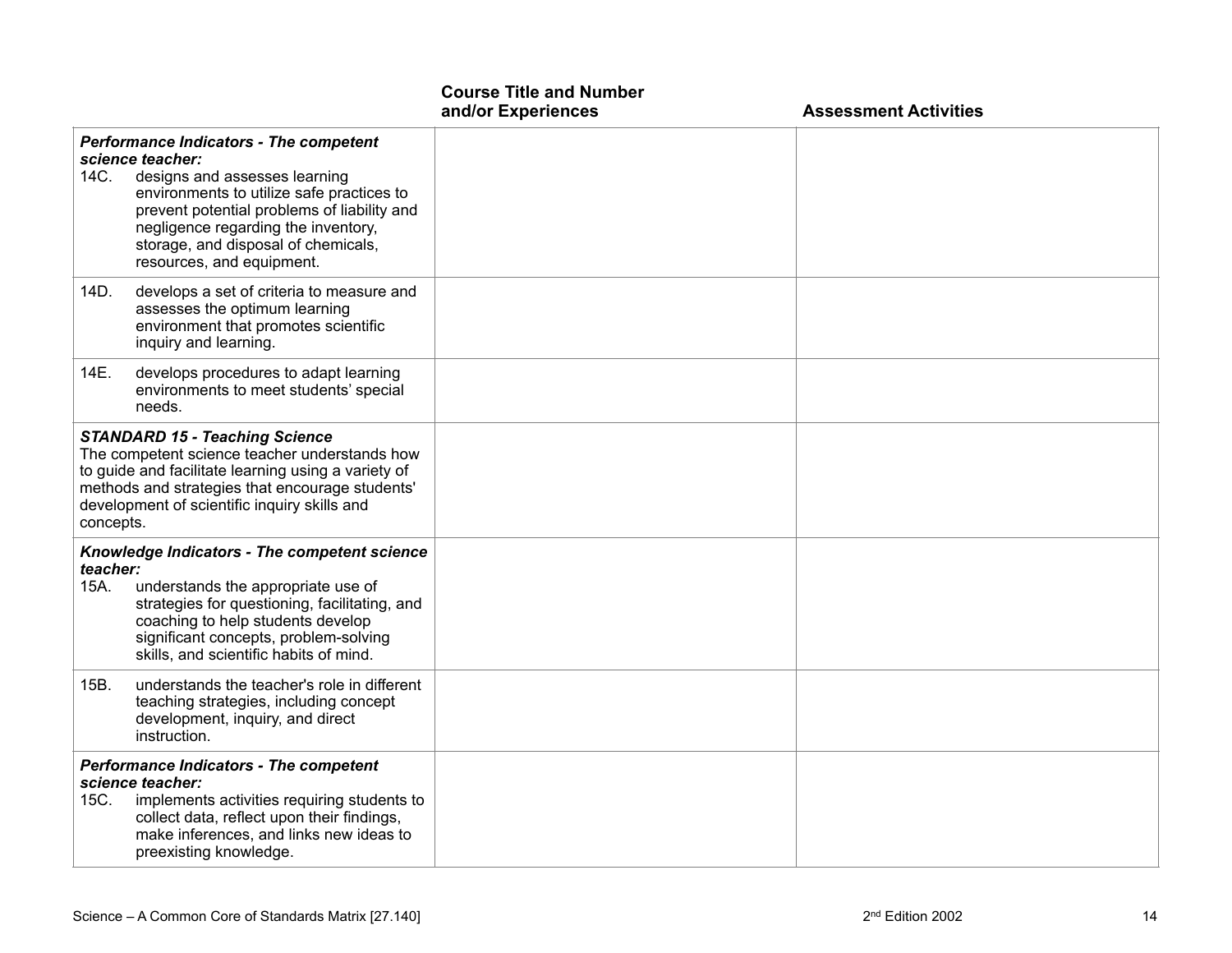|                                                                                                                                                                                                                                                     |                                                                                                                                                                                                                            | <b>Course Title and Number</b><br>and/or Experiences | <b>Assessment Activities</b> |
|-----------------------------------------------------------------------------------------------------------------------------------------------------------------------------------------------------------------------------------------------------|----------------------------------------------------------------------------------------------------------------------------------------------------------------------------------------------------------------------------|------------------------------------------------------|------------------------------|
| 15D.                                                                                                                                                                                                                                                | conducts instruction that has appropriate<br>structure with flexibility to allow students<br>to engage in productive inquiry as<br>individuals and groups.                                                                 |                                                      |                              |
| 15E.                                                                                                                                                                                                                                                | conducts instruction that encourages<br>curiosity, openness to new ideas and<br>data, and skepticism that characterize<br>science.                                                                                         |                                                      |                              |
| <b>STANDARD 16 - Assessment</b><br>The competent science teacher understands<br>standardsbased science assessment designs,<br>purposes, and analysis strategies, including<br>technological collection capabilities and<br>performance assessments. |                                                                                                                                                                                                                            |                                                      |                              |
| teacher:<br>16A.                                                                                                                                                                                                                                    | Knowledge Indicators - The competent science<br>understands the alignment of student<br>learning standards, instructional<br>strategies, and local curriculum in the<br>development of assessment tools and<br>strategies. |                                                      |                              |
| 16B.                                                                                                                                                                                                                                                | understands the value of assessment data<br>in guiding and changing instruction in<br>science classrooms.                                                                                                                  |                                                      |                              |
| 16C.                                                                                                                                                                                                                                                | understands the importance of<br>communicating criteria for success to<br>students.                                                                                                                                        |                                                      |                              |
| 16D.                                                                                                                                                                                                                                                | understands the importance and impact of<br>state and local assessment policies.                                                                                                                                           |                                                      |                              |
| 16E.                                                                                                                                                                                                                                                | <b>Performance Indicators - The competent</b><br>science teacher:<br>plans and conducts assessment to<br>evaluate scientific inquiry assessment<br>tasks in multiple disciplines.                                          |                                                      |                              |
| 16F.                                                                                                                                                                                                                                                | plans and conducts assessment to<br>evaluate technological design assessment<br>tasks in multiple disciplines.                                                                                                             |                                                      |                              |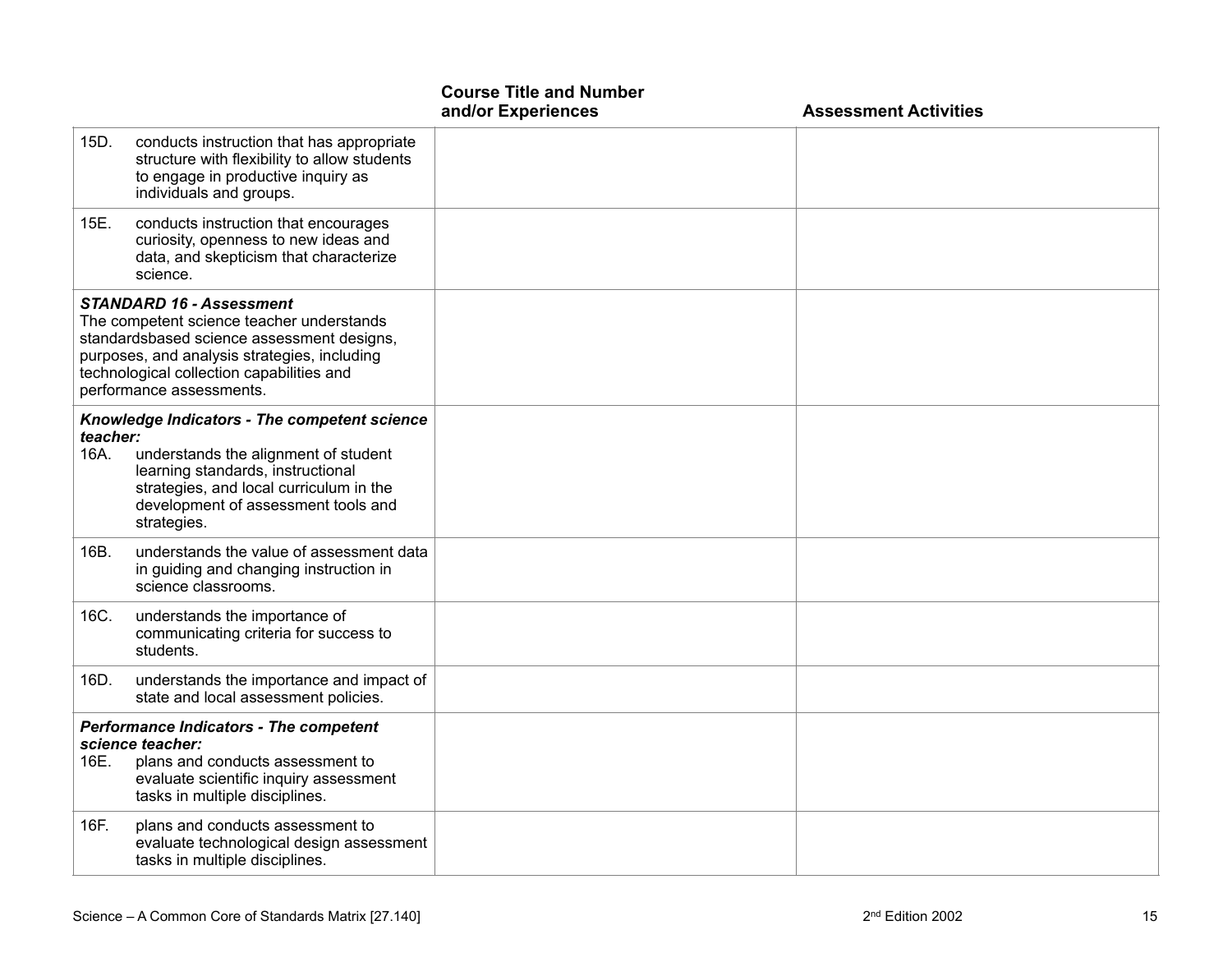|                                                                                                                                                                                                                                                                     |                                                                                                                                                                                                                         | <b>Course Title and Number</b><br>and/or Experiences | <b>Assessment Activities</b> |
|---------------------------------------------------------------------------------------------------------------------------------------------------------------------------------------------------------------------------------------------------------------------|-------------------------------------------------------------------------------------------------------------------------------------------------------------------------------------------------------------------------|------------------------------------------------------|------------------------------|
| 16G.                                                                                                                                                                                                                                                                | plans and conducts assessment to<br>evaluate scientific case study/issue<br>investigation assessment tasks in multiple<br>disciplines.                                                                                  |                                                      |                              |
| 16H.                                                                                                                                                                                                                                                                | plans and conducts assessment to<br>evaluate student understanding using a<br>variety of tools and strategies.                                                                                                          |                                                      |                              |
| 16I.                                                                                                                                                                                                                                                                | designs assessment tasks with clearly<br>articulated criteria for student impact and<br>program evaluation.                                                                                                             |                                                      |                              |
| 16J.                                                                                                                                                                                                                                                                | evaluates assessment data to propose<br>responses to program evaluation and<br>potential improvement.                                                                                                                   |                                                      |                              |
| <b>STANDARD 17 - Connections in Teaching</b><br><b>Science</b><br>The competent science teacher can relate science<br>to the daily lives and interests of students as well<br>as to the larger framework of human endeavor<br>and to learning in other disciplines. |                                                                                                                                                                                                                         |                                                      |                              |
| teacher:<br>17A.                                                                                                                                                                                                                                                    | Knowledge Indicators - The competent science<br>understands how students can identify<br>and utilize science concepts in their daily<br>lives.                                                                          |                                                      |                              |
| 17B.                                                                                                                                                                                                                                                                | understands the relationship of learning in<br>science to learning in other disciplines.                                                                                                                                |                                                      |                              |
| 17C.                                                                                                                                                                                                                                                                | <b>Performance Indicators - The competent</b><br>science teacher:<br>engages students in the examination of<br>science applications in their personal lives<br>and interests and in the examination of<br>local issues. |                                                      |                              |
| 17D.                                                                                                                                                                                                                                                                | assists students in relating knowledge of<br>other disciplines, particularly mathematics<br>and social sciences, to concepts of<br>science in applications to their personal<br>lives.                                  |                                                      |                              |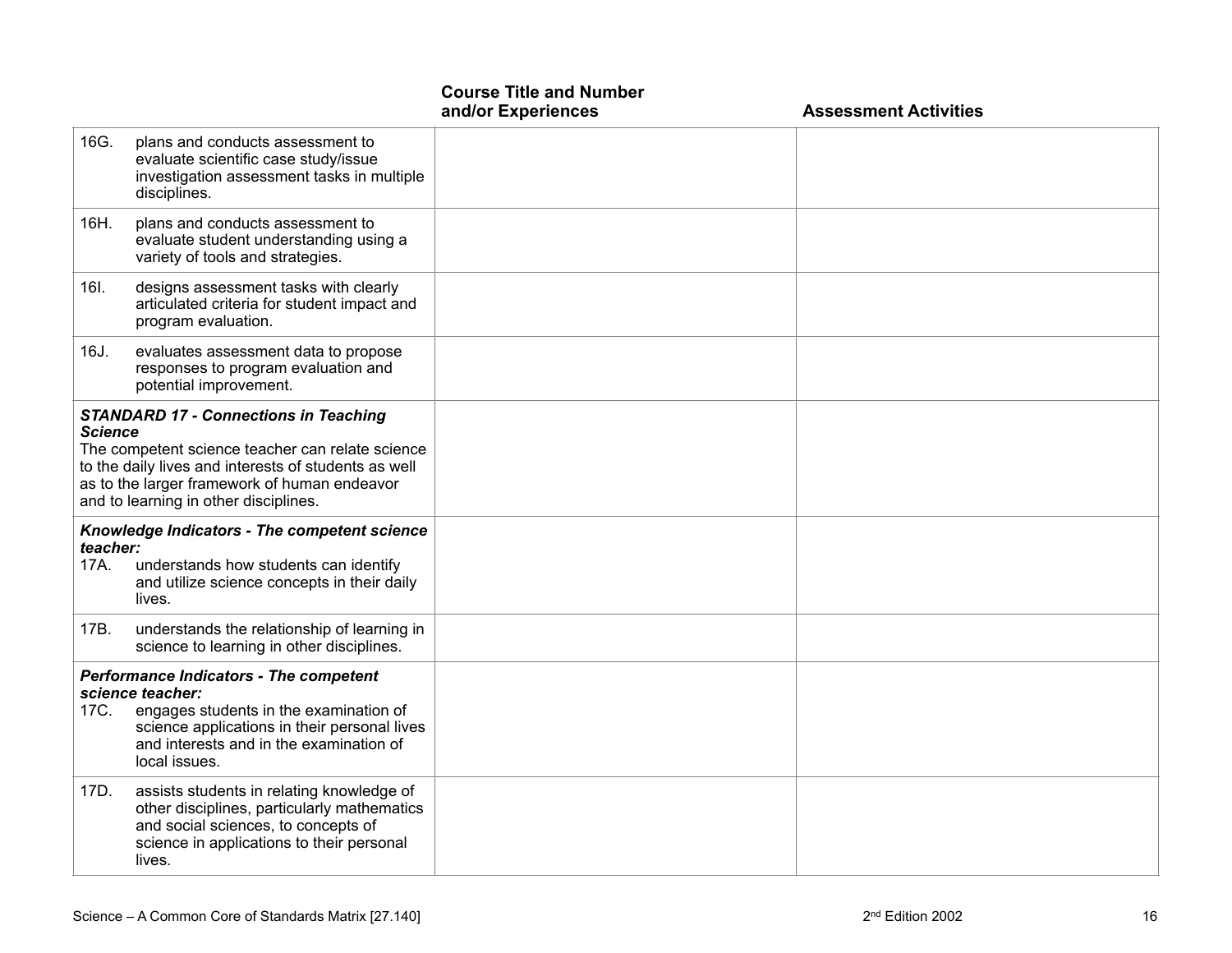|                                                                                                                                                                                            |                                                                                                                                                                               | <b>Course Title and Number</b><br>and/or Experiences | <b>Assessment Activities</b> |
|--------------------------------------------------------------------------------------------------------------------------------------------------------------------------------------------|-------------------------------------------------------------------------------------------------------------------------------------------------------------------------------|------------------------------------------------------|------------------------------|
| 17E.                                                                                                                                                                                       | orients students to potential careers<br>related to applications of scientific and<br>technological knowledge.                                                                |                                                      |                              |
| <b>STANDARD 18 - Learning Science and the</b><br><b>Community</b><br>The competent science teacher can make<br>effective use of human and institutional resources<br>beyond the classroom. |                                                                                                                                                                               |                                                      |                              |
| teacher:<br>18A.                                                                                                                                                                           | <b>Knowledge Indicators - The competent science</b><br>understands applications of science<br>concepts and inquiry to the context of a<br>community.                          |                                                      |                              |
| 18B.                                                                                                                                                                                       | understands how parents and other<br>community members and institutions<br>support science learning in the classroom.                                                         |                                                      |                              |
| 18C.                                                                                                                                                                                       | understands how to use the resources of<br>the student's community to support<br>inquiry.                                                                                     |                                                      |                              |
| 18D.                                                                                                                                                                                       | <b>Performance Indicators - The competent</b><br>science teacher:<br>uses data about a community in<br>conducting learning activities in science.                             |                                                      |                              |
| 18E.                                                                                                                                                                                       | conducts activities that involve parents<br>and other members of the community in<br>the science program.                                                                     |                                                      |                              |
| 18F.                                                                                                                                                                                       | utilizes individuals and agencies that<br>provide science education in the<br>community in the science program.                                                               |                                                      |                              |
| 18G.                                                                                                                                                                                       | develops and tests a community resource<br>inventory, including its nonformal learning<br>opportunities, business/industry<br>connections, and parent/community<br>resources. |                                                      |                              |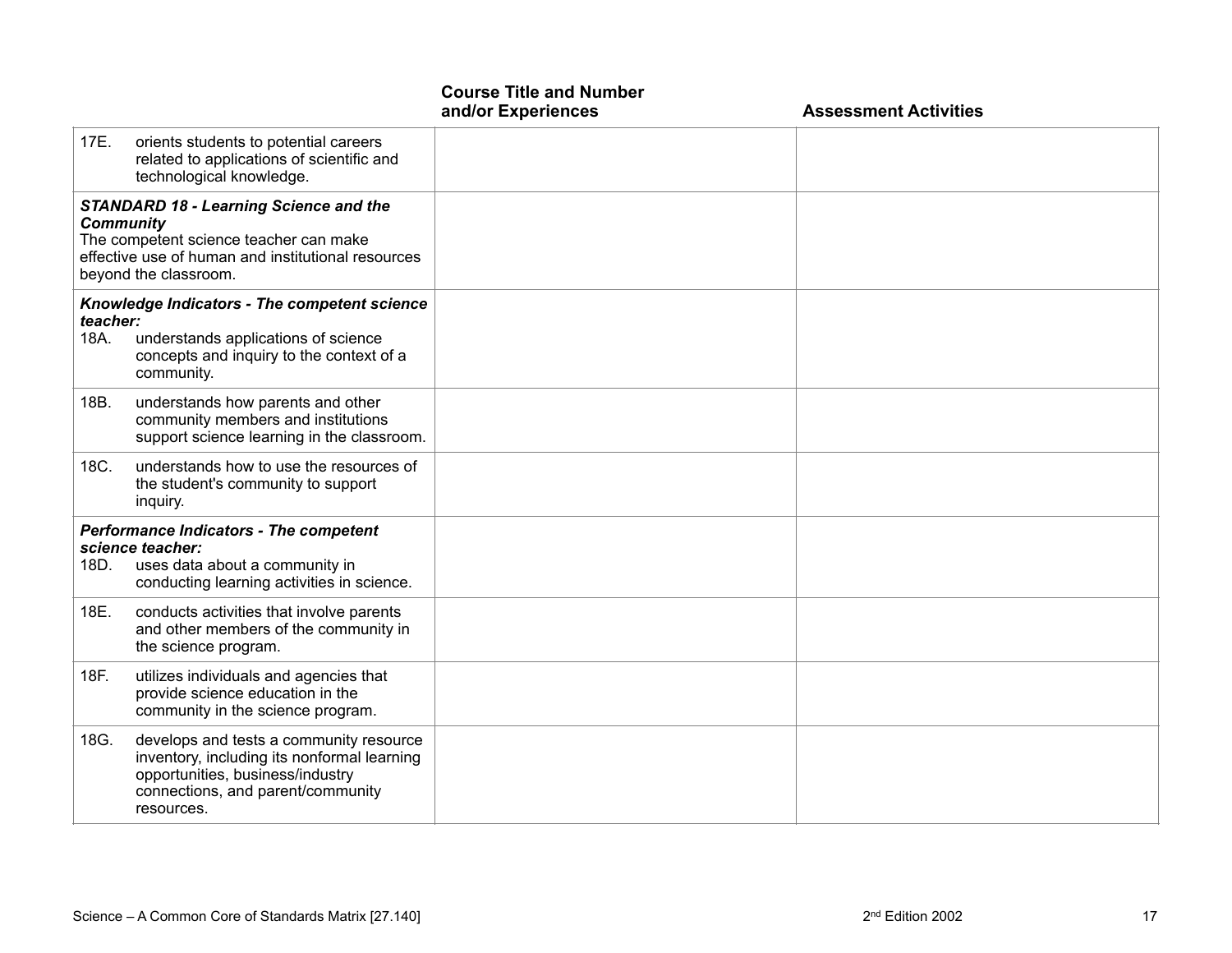|                                                                                                                                                                                                             |                                                                                                                                                                                                                                                                                          | <b>Course Title and Number</b><br>and/or Experiences | <b>Assessment Activities</b> |
|-------------------------------------------------------------------------------------------------------------------------------------------------------------------------------------------------------------|------------------------------------------------------------------------------------------------------------------------------------------------------------------------------------------------------------------------------------------------------------------------------------------|------------------------------------------------------|------------------------------|
| 18H.                                                                                                                                                                                                        | uses synchronous and asynchronous<br>telecommunication capabilities to<br>collaborate with community members and<br>other experts as an integral component to<br>projects.                                                                                                               |                                                      |                              |
| <b>STANDARD 19 - Content Reading</b><br>The competent science teacher understands the<br>process of reading and demonstrates instructional<br>abilities to teach reading in the content area of<br>science. |                                                                                                                                                                                                                                                                                          |                                                      |                              |
| teacher:<br>19A.                                                                                                                                                                                            | Knowledge Indicators - The competent science<br>understands that the reading process is<br>the construction of meaning through the<br>interactions of the reader's background<br>knowledge and experiences, the<br>information in the text, and the purpose of<br>the reading situation. |                                                      |                              |
| 19B.                                                                                                                                                                                                        | recognizes the relationships among the<br>four language arts (reading, writing,<br>listening, and speaking), and knows how<br>to provide opportunities to integrate these<br>through instruction.                                                                                        |                                                      |                              |
| 19C.                                                                                                                                                                                                        | understands how to design, select,<br>modify, and evaluate materials in terms of<br>the reading needs of the learner.                                                                                                                                                                    |                                                      |                              |
| 19D.                                                                                                                                                                                                        | understands the importance of and<br>encourages the use of literature for<br>adolescents in the curriculum and for<br>independent reading.                                                                                                                                               |                                                      |                              |
| 19E.                                                                                                                                                                                                        | understands the relationship between oral<br>and silent reading.                                                                                                                                                                                                                         |                                                      |                              |
| 19F.                                                                                                                                                                                                        | understands the role of subject-area<br>vocabulary in developing reading<br>comprehension.                                                                                                                                                                                               |                                                      |                              |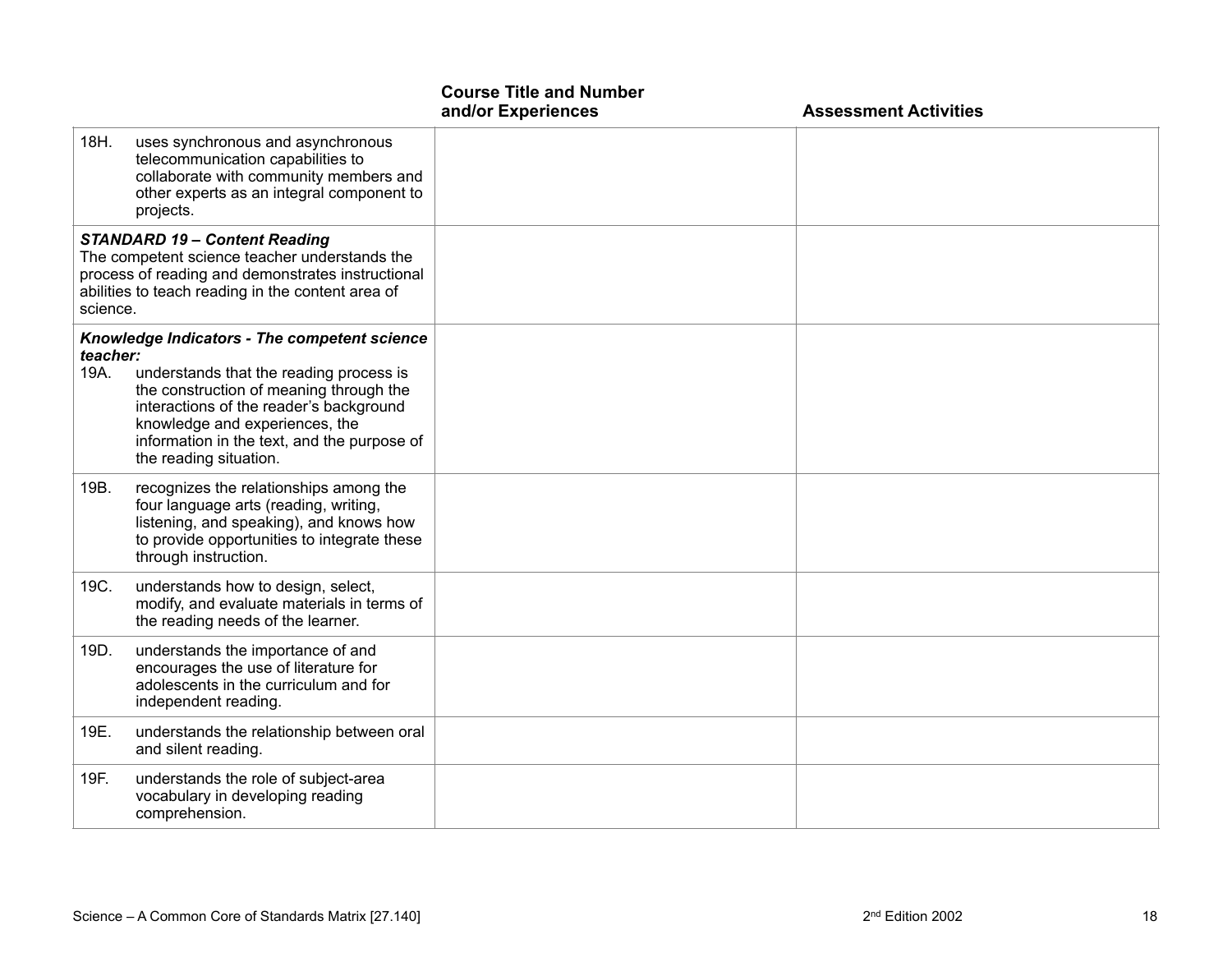|      |                                                                                                                                                                                                                                                                                                                   | <b>Course Title and Number</b><br>and/or Experiences | <b>Assessment Activities</b> |
|------|-------------------------------------------------------------------------------------------------------------------------------------------------------------------------------------------------------------------------------------------------------------------------------------------------------------------|------------------------------------------------------|------------------------------|
| 19G. | understands the importance of the unique<br>study strategies required of the specific<br>content area in developing reading<br>comprehension.                                                                                                                                                                     |                                                      |                              |
| 19H. | understands the importance of the<br>relationship between assessment and<br>instruction in planning.                                                                                                                                                                                                              |                                                      |                              |
| 19I. | <b>Performance indicators: The competent</b><br>science teacher:<br>plans and teaches lessons for students<br>that develop comprehension of content-<br>area materials through instructional<br>practices that include analyzing critically,<br>evaluating sources, and synthesizing and<br>summarizing material. |                                                      |                              |
| 19J. | plans and teaches lessons on how to<br>monitor comprehension and correct<br>confusions and misunderstandings that<br>arise during reading.                                                                                                                                                                        |                                                      |                              |
| 19K. | plans and models use of comprehension<br>strategies before, during, and after<br>reading of text.                                                                                                                                                                                                                 |                                                      |                              |
| 19L. | provides opportunities for students to<br>develop content-area vocabulary through<br>instructional practices that develop<br>connections and relationships among<br>words, use of context clues, and<br>understanding of connotative and<br>denotative meaning of words.                                          |                                                      |                              |
| 19M. | plans and teaches lessons that encourage<br>students to write about the content read in<br>order to improve understanding.                                                                                                                                                                                        |                                                      |                              |